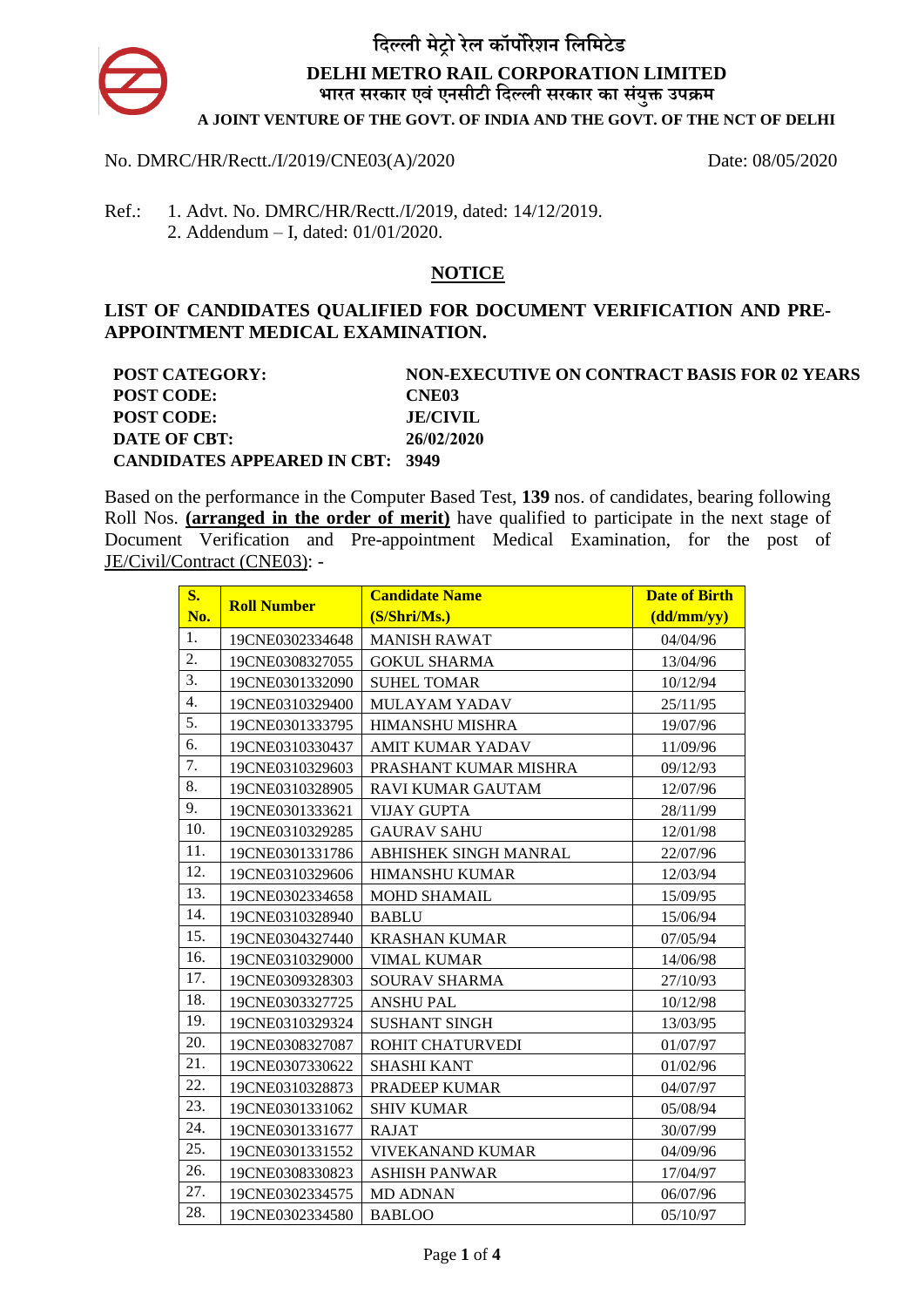| $S_{\bullet}$ | <b>Roll Number</b> | <b>Candidate Name</b>        | <b>Date of Birth</b>          |
|---------------|--------------------|------------------------------|-------------------------------|
| No.           |                    | (S/Shri/Ms.)                 | $\frac{1}{\text{(dd/mm/yy)}}$ |
| 29.           | 19CNE0310329368    | <b>VIVEK KUMAR BAJORIYA</b>  | 13/09/97                      |
| 30.           | 19CNE0301333860    | <b>BRIJESH GUPTA</b>         | 06/10/95                      |
| 31.           | 19CNE0304327447    | <b>ASHUTOSH TIWARI</b>       | 02/07/96                      |
| 32.           | 19CNE0302334624    | <b>TARUN GUPTA</b>           | 01/07/96                      |
| 33.           | 19CNE0310329070    | SAKET KUMAR AMAN             | 05/01/95                      |
| 34.           | 19CNE0301333630    | <b>ANSHUL JOSHI</b>          | 24/08/96                      |
| 35.           | 19CNE0301332423    | <b>AMMAR AHMED</b>           | 03/01/92                      |
| 36.           | 19CNE0304327529    | <b>KALPIT GUPTA</b>          | 03/06/00                      |
| 37.           | 19CNE0309328592    | <b>SURESH CHANDRA PANDEY</b> | 06/05/96                      |
| 38.           | 19CNE0310329460    | <b>SUSHIL KUMAR</b>          | 11/02/96                      |
| 39.           | 19CNE0307330760    | <b>SUHAIL RAZA</b>           | 13/10/96                      |
| 40.           | 19CNE0310328996    | <b>BIKASH KUMAR YADAV</b>    | 25/03/98                      |
| 41.           | 19CNE0301333803    | ADITI VIKRAM BHRIGUVANSHI    | 10/01/96                      |
| 42.           | 19CNE0304327432    | <b>UDAY RAJ</b>              | 13/02/97                      |
| 43.           | 19CNE0310329410    | <b>GAUTAM KUMAR RAI</b>      | 04/07/98                      |
| 44.           | 19CNE0310328925    | <b>ROHIT SINGH</b>           | 04/07/96                      |
| 45.           | 19CNE0301333232    | <b>SUNIL TADIYAL</b>         | 21/08/95                      |
| 46.           | 19CNE0301333666    | <b>PRIYA</b>                 | 23/11/95                      |
| 47.           | 19CNE0310329016    | SAURABH SRIVASTAVA           | 14/02/98                      |
| 48.           | 19CNE0310329620    | VANDANA SINGH                | 20/05/95                      |
| 49.           | 19CNE0301331494    | <b>VIMAL PATHAK</b>          | 10/07/94                      |
| 50.           | 19CNE0301332356    | <b>ABID KHAN</b>             | 17/01/96                      |
| 51.           | 19CNE0302334694    | PANKAJ PANDEY                | 25/06/97                      |
| 52.           | 19CNE0302334665    | <b>MANAS KUMAR GUPTA</b>     | 15/04/97                      |
| 53.           | 19CNE0301331925    | ABUTALHA ANSARI              | 25/01/92                      |
| 54.           | 19CNE0301332410    | <b>SHAHBAJ KHAN</b>          | 17/11/94                      |
| 55.           | 19CNE0310329086    | SHIVAM SRIVASTAVA            | 15/08/99                      |
| 56.           | 19CNE0301332094    | <b>GOURAV GILL</b>           | 21/08/94                      |
| 57.           | 19CNE0301331723    | <b>AMIT SHARMA</b>           | 16/01/97                      |
| 58.           | 19CNE0301333750    | <b>SAMIR RANJAN</b>          | 10/01/98                      |
| 59.           | 19CNE0307330753    | <b>RAVI KUMAR</b>            | 04/07/93                      |
| 60.           | 19CNE0301332706    | <b>MD DANISH IBRAR</b>       | 11/11/97                      |
| 61.           | 19CNE0310330399    | OM PRAKASH RANJAN            | 05/05/99                      |
| 62.           | 19CNE0304327618    | AKHLAK AHAMAD                | 20/09/94                      |
| 63.           | 19CNE0301332358    | PANKAJ KUMAR                 | 11/01/96                      |
| 64.           | 19CNE0310330085    | POOJA YADAV                  | 16/12/96                      |
| 65.           | 19CNE0309328572    | <b>KAMAL SHARMA</b>          | 23/01/97                      |
| 66.           | 19CNE0301332699    | <b>TAIYAB ANSARI</b>         | 10/02/99                      |
| 67.           | 19CNE0301331932    | <b>AUSAF ARFIN</b>           | 14/12/93                      |
| 68.           | 19CNE0310329360    | RAJEEV RANJAN SHUKLA         | 19/09/97                      |
| 69.           | 19CNE0302334632    | <b>MOHD ASIF</b>             | 15/08/95                      |
| 70.           | 19CNE0310329541    | <b>AVADHESH YADAV</b>        | 16/08/95                      |
| 71.           | 19CNE0301332225    | KAUSHLENDRA PRATAP SINGH     | 08/07/96                      |
| 72.           | 19CNE0301332134    | <b>HIMANSHU GUPTA</b>        | 07/02/92                      |
| 73.           | 19CNE0301333847    | <b>MOHIT</b>                 | 16/05/95                      |
| 74.           | 19CNE0310329107    | NAGENDRA NARAYAN PANDEY      | 11/08/95                      |
| 75.           | 19CNE0310328874    | ASHUTOSH MISHRA              | 12/08/98                      |
| 76.           | 19CNE0301331544    | <b>GIRISH RAWAT</b>          | 10/06/95                      |
| 77.           | 19CNE0301334090    | <b>MOHIT KUMAR</b>           | 13/08/98                      |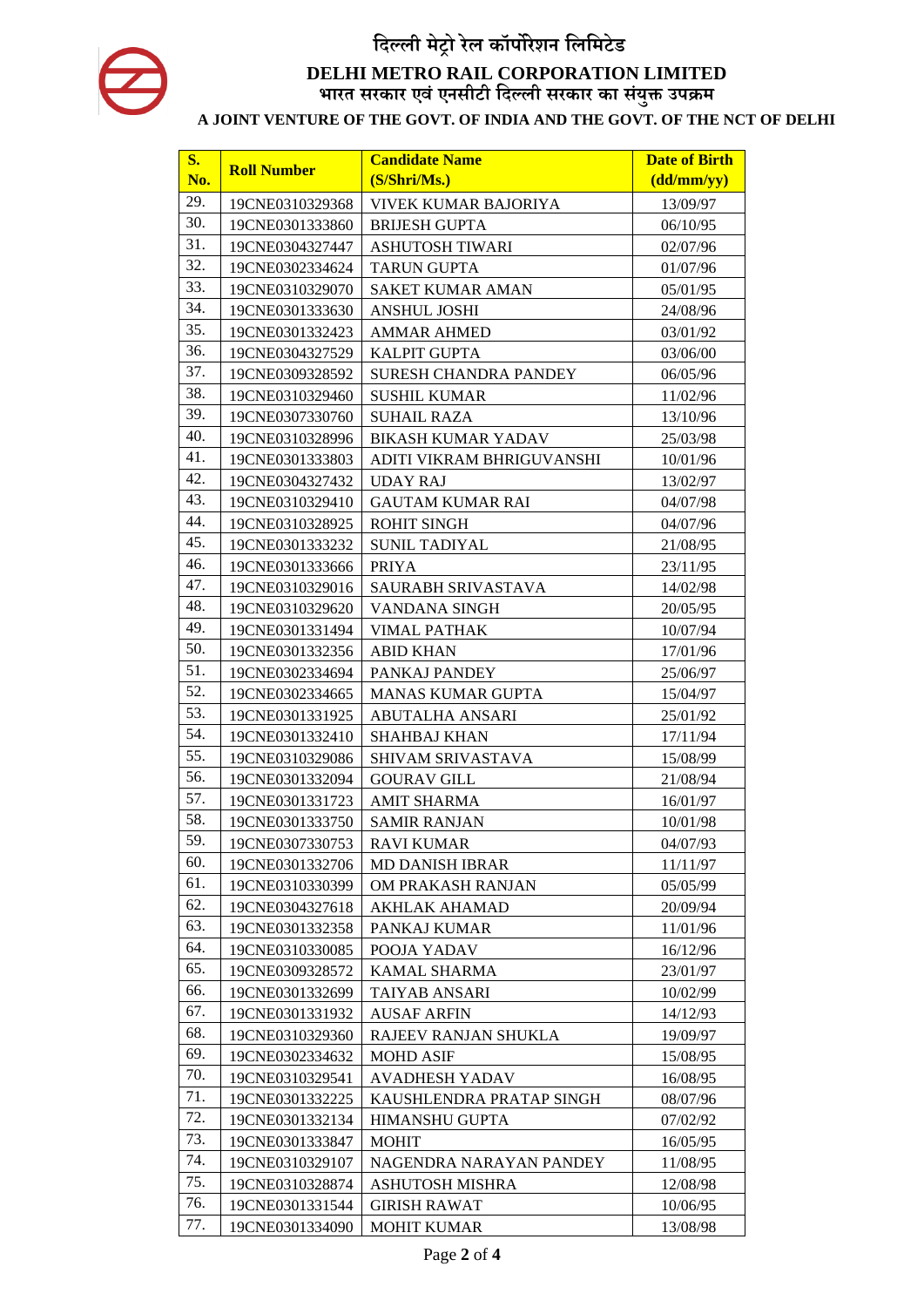| <b>S.</b> | <b>Roll Number</b> | <b>Candidate Name</b>      | <b>Date of Birth</b>          |
|-----------|--------------------|----------------------------|-------------------------------|
| No.       |                    | (S/Shri/Ms.)               | $\frac{1}{\text{(dd/mm/yy)}}$ |
| 78.       | 19CNE0301333638    | NILESH KUMAR NIRALA        | 07/01/97                      |
| 79.       | 19CNE0310329598    | <b>SINTU KUMAR</b>         | 15/06/98                      |
| 80.       | 19CNE0301333531    | <b>NIKHIL KUMAR</b>        | 26/06/95                      |
| 81.       | 19CNE0301333046    | <b>SHUBHAM BISHT</b>       | 08/07/95                      |
| 82.       | 19CNE0301331745    | VISHAL KUMAR YADAV         | 10/10/00                      |
| 83.       | 19CNE0301333845    | SAYNANDAN KUMAR            | 01/02/00                      |
| 84.       | 19CNE0309328260    | <b>DEEPAK KUMAR</b>        | 21/12/96                      |
| 85.       | 19CNE0310330144    | ANIL KUMAR SONI            | 01/01/97                      |
| 86.       | 19CNE0310328852    | <b>DEEPAK GUPTA</b>        | 05/07/97                      |
| 87.       | 19CNE0301333707    | <b>PRINCE</b>              | 28/08/97                      |
| 88.       | 19CNE0310329376    | YASHVANT SINGH             | 07/07/98                      |
| 89.       | 19CNE0310328899    | <b>SAURABH</b>             | 03/07/95                      |
| 90.       | 19CNE0301333146    | <b>AJAY JASWAL</b>         | 07/02/93                      |
| 91.       | 19CNE0310329623    | PRABHAKAR YADAV            | 09/03/98                      |
| 92.       | 19CNE0310329274    | KSHITIJ KUMAR MAURYA       | 11/07/94                      |
| 93.       | 19CNE0310328770    | SUDHANSHU KUMAR            | 17/09/99                      |
| 94.       | 19CNE0301334026    | <b>UPENDRA KUMAR</b>       | 10/10/96                      |
| 95.       | 19CNE0310328806    | <b>ANUJ MAURYA</b>         | 10/07/00                      |
| 96.       | 19CNE0310330370    | <b>MOHIT KUMAR OJHA</b>    | 10/05/96                      |
| 97.       | 19CNE0301334382    | <b>KAMAL KISHOR PAL</b>    | 10/02/95                      |
| 98.       | 19CNE0310328879    | <b>SATISH</b>              | 24/10/99                      |
| 99.       | 19CNE0309328316    | PAWAN SINGH                | 21/02/95                      |
| 100.      | 19CNE0301333086    | <b>NARESH CHANDER</b>      | 01/01/95                      |
| 101.      | 19CNE0301334162    | <b>SHIVAM KUMAR</b>        | 18/01/95                      |
| 102.      | 19CNE0301334221    | <b>ANKIT</b>               | 15/03/94                      |
| 103.      | 19CNE0310329532    | ANISH KUMAR RAI            | 17/07/98                      |
| 104.      | 19CNE0307330542    | VIKAS CHAUHAN              | 08/08/96                      |
| 105.      | 19CNE0301332062    | VIPRO CHAUHAN              | 10/12/94                      |
| 106.      | 19CNE0301332120    | PABITRA MOHISH             | 28/05/96                      |
| 107.      | 19CNE0301331231    | <b>PRIYANKA</b>            | 30/06/98                      |
| 108.      | 19CNE0310329139    | MEHER PIYUSH VERMA         | 06/05/98                      |
| 109.      | 19CNE0301332122    | <b>AJAY KUMAR</b>          | 21/07/93                      |
| 110.      | 19CNE0301333577    | <b>MANJEET</b>             | 13/04/95                      |
| 111.      | 19CNE0301331477    | <b>MANISH KUMAR SINGH</b>  | 30/06/99                      |
| 112.      | 19CNE0301333177    | NISHANT ARYA               | 27/09/98                      |
| 113.      | 19CNE0301334197    | <b>NANCY</b>               | 21/09/98                      |
| 114.      | 19CNE0310329728    | <b>INDRAJEET</b>           | 12/07/96                      |
| 115.      | 19CNE0310330476    | NAVNEET KUMAR SINGH        | 04/05/95                      |
| 116.      | 19CNE0308330938    | <b>SURAJ PUNDEER</b>       | 19/12/97                      |
| 117.      | 19CNE0310328863    | SAMRENDRA KUMAR            | 15/09/94                      |
| 118.      | 19CNE0301331142    | AMRENDRA KUMAR             | 10/01/97                      |
| 119.      | 19CNE0301333159    | <b>HARISH MALIK</b>        | 15/01/97                      |
| 120.      | 19CNE0308326994    | PANKAJ KUMAR               | 25/07/97                      |
| 121.      | 19CNE0301334297    | KRISHNA KANHAIYA           | 25/06/96                      |
| 122.      | 19CNE0301332188    | <b>KEERTI KISHOR MEENA</b> | 10/03/95                      |
| 123.      | 19CNE0301334314    | <b>SAURABH KUMAR</b>       | 20/12/96                      |
| 124.      | 19CNE0310329588    | AVI SRIVASTAVA             | 10/06/99                      |
| 125.      | 19CNE0307330755    | <b>ABHISHEK</b>            | 04/10/96                      |
| 126.      | 19CNE0301331292    | <b>GOURAV KOHLI</b>        | 01/09/90                      |